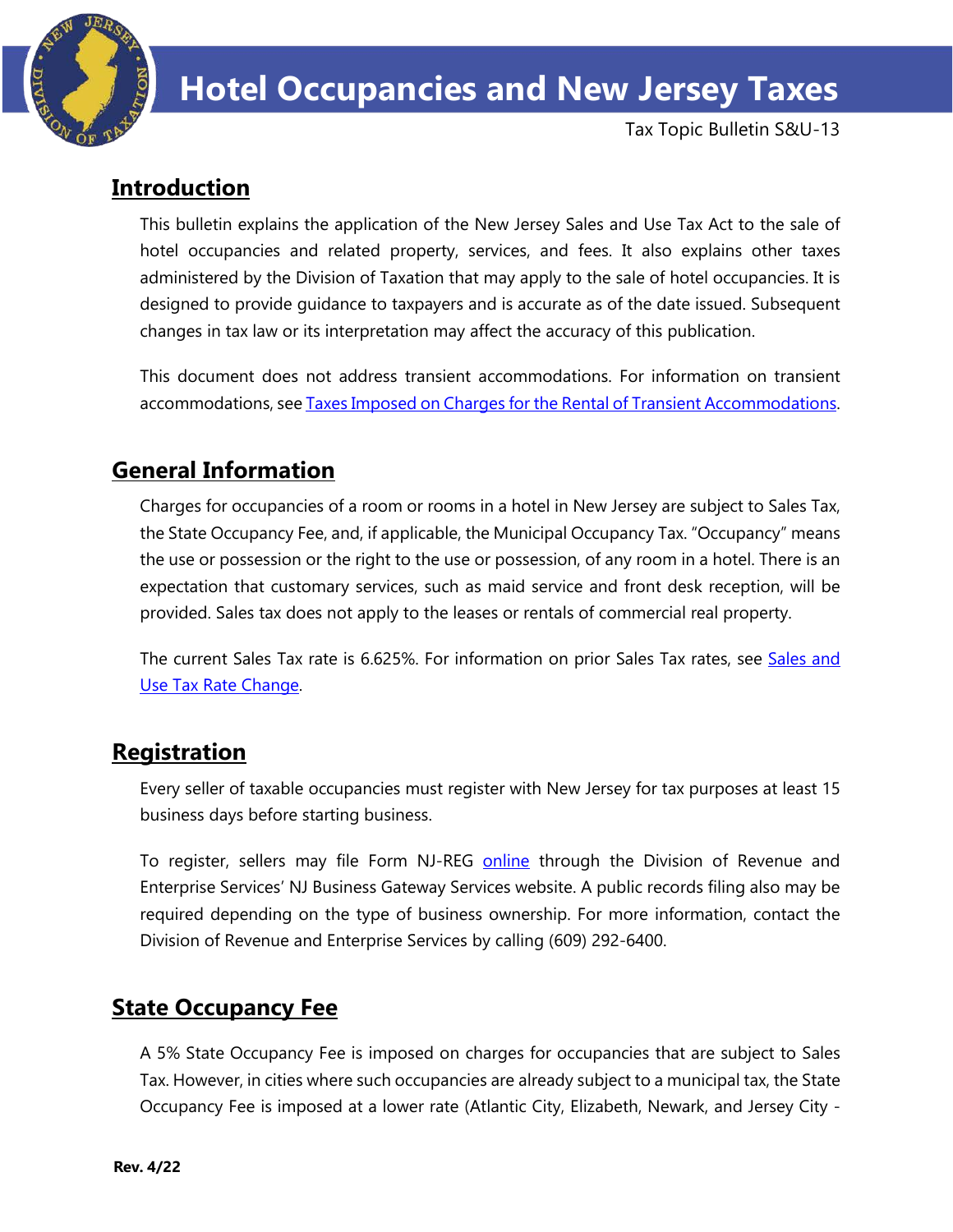1%; and Wildwood, Wildwood Crest, and North Wildwood - 3.15%). The State Occupancy Fee is not subject to Sales Tax and **must be separately stated from Sales Tax on invoices** provided to occupants.

## **Municipal Occupancy Tax**

New Jersey law authorizes any New Jersey municipality, other than Elizabeth, Newark, Jersey City, Atlantic City, Wildwood, Wildwood Crest, and North Wildwood, to adopt an ordinance to impose a municipal tax on occupancies in that municipality, which can be less than or equal to 3%.

See the [Municipal Occupancy Tax List](https://www.state.nj.us/treasury/taxation/pdf/munitaxlist.pdf) for a list of municipalities that have enacted this tax.

## **Occupancies Subject to Tax**

For Sales Tax purposes, "hotel" means a building or portion thereof that is regularly used and kept open as such for the lodging of guests. "Occupant" means a person who, for a consideration, uses, possesses, or has the right to use or possess, any room in a hotel under any lease, concession, permit, right of access, license to use or other agreement, or otherwise.

Hotels can be open year-round or seasonally and are typically maintained by on-site management with front desk reception. The relationship between the operator of the establishment and an occupant is considered that of an innkeeper and guest, not that of a landlord and tenant. The signing of a lease cannot overcome the presumption that the facility is operated as a hotel.

Examples of a hotel include, but are not limited to, the following:

- An apartment hotel, bed and breakfast, motel and inn;
- A boarding house or rooming house containing eight or more units;
- A condotel (a building used as both a condominium and a hotel); and
- Any other building or group of buildings in which sleeping accommodations are normally available to the public on a transient basis.

The manner in which a hotel is owned has no effect on the Sales Tax treatment of its room occupancies. For example, privately owned properties may be operated in a manner consistent with offering hotel occupancies for a portion of the year and include services customarily provided by hotels such as: maid service, linen service, room service, safe storage, and concierge services. The privately owned property is thus treated as a hotel.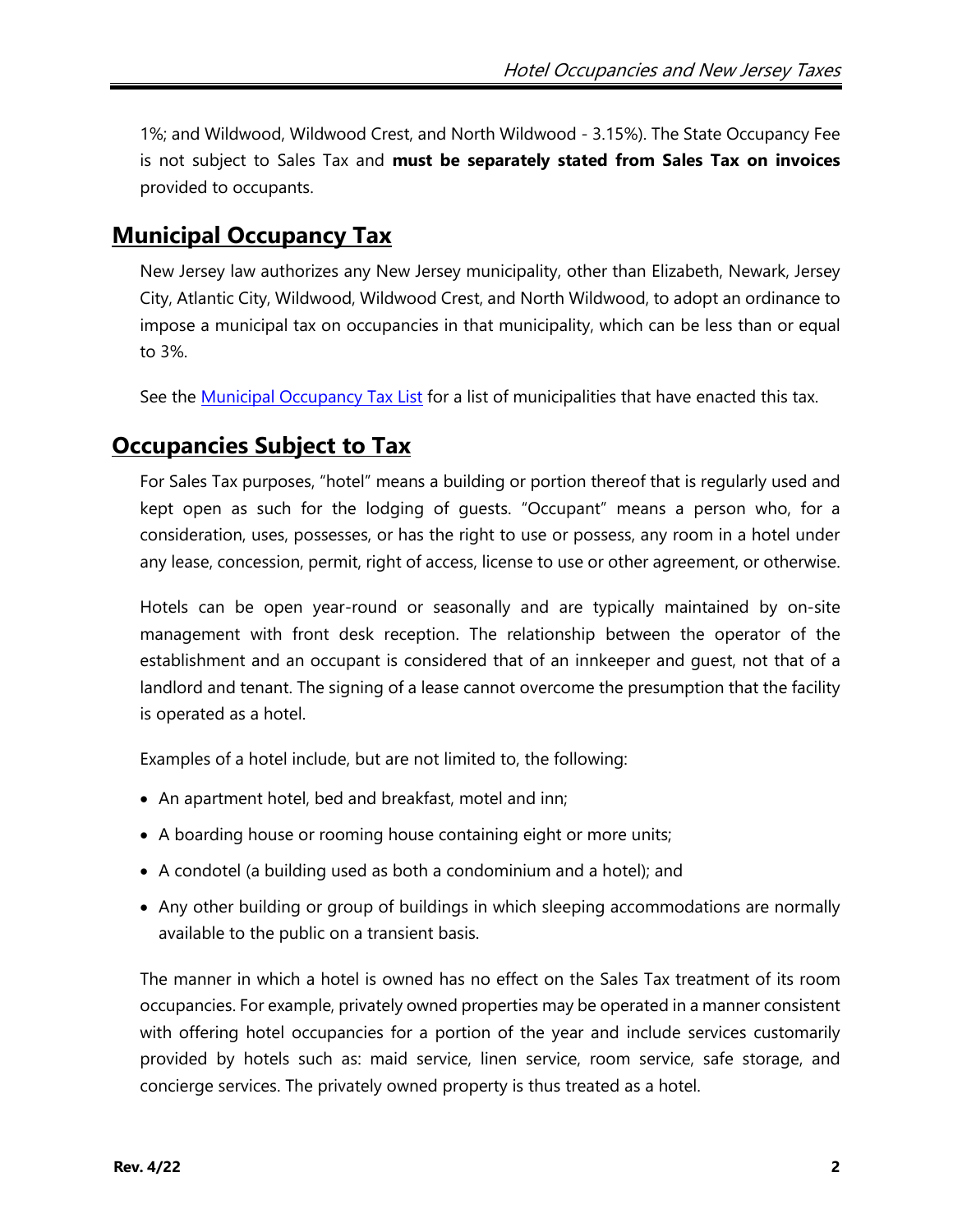## **Occupancies Not Subject to Tax**

Examples of occupancies that are not subject to Sales Tax include, but are not limited to:

- Places of assembly;
- Healthcare and similar facilities such as a nursing home, assisted living community, rehabilitation center, etc.;
- Summer camps and other overnight camps;
- Campsites available for trailers, recreational vehicles, or tent camping;
- College dormitories and other student-housing facilities.

Occupancies that are not subject to Sales Tax also are not subject to the State Occupancy Fee and the Municipal Occupancy Tax.

### **Permanent Residents**

An occupant of any room or rooms in a hotel for at least 90 consecutive days is considered a permanent resident for the period of such occupancy. A hotel operator must collect Sales Tax, the State Occupancy Fee, and, if applicable, the Municipal Occupancy Tax from an occupant until the occupancy reaches 90 consecutive days. When continuous occupancy has reached 90 days, the fee/taxes are no longer imposed and the fee/taxes previously collected are refundable to the occupant. If the fee/taxes are not refunded to the occupant by the hotel operator, the occupant may request a refund directly from the Division of Taxation by filing [Form A-3730,](http://www.state.nj.us/treasury/taxation/pdf/other_forms/sales/a3730.pdf) Claim for Refund.

If an up-front written agreement exists between the parties for a rental of 90 consecutive days or more, the hotel operator is not required to charge the fee/taxes on the occupancy. However, if the occupant vacates the hotel in less than 90 days, the fee/taxes are due on the full occupancy period.

#### **Example 1**

An airline enters into a written contract with a hotel for the continuous occupancy of five rooms for use by its flight crews for a period of one year. The hotel is not required to charge the fee/taxes on the occupancy of the five rooms. This is true regardless of whether the flight crew actually occupies the five rooms all 365 days. As long as the hotel kept the rooms available for the flight crews on an ongoing basis during the contract period, and the airline paid for the rooms, the permanent resident exemption applies.

#### **Example 2**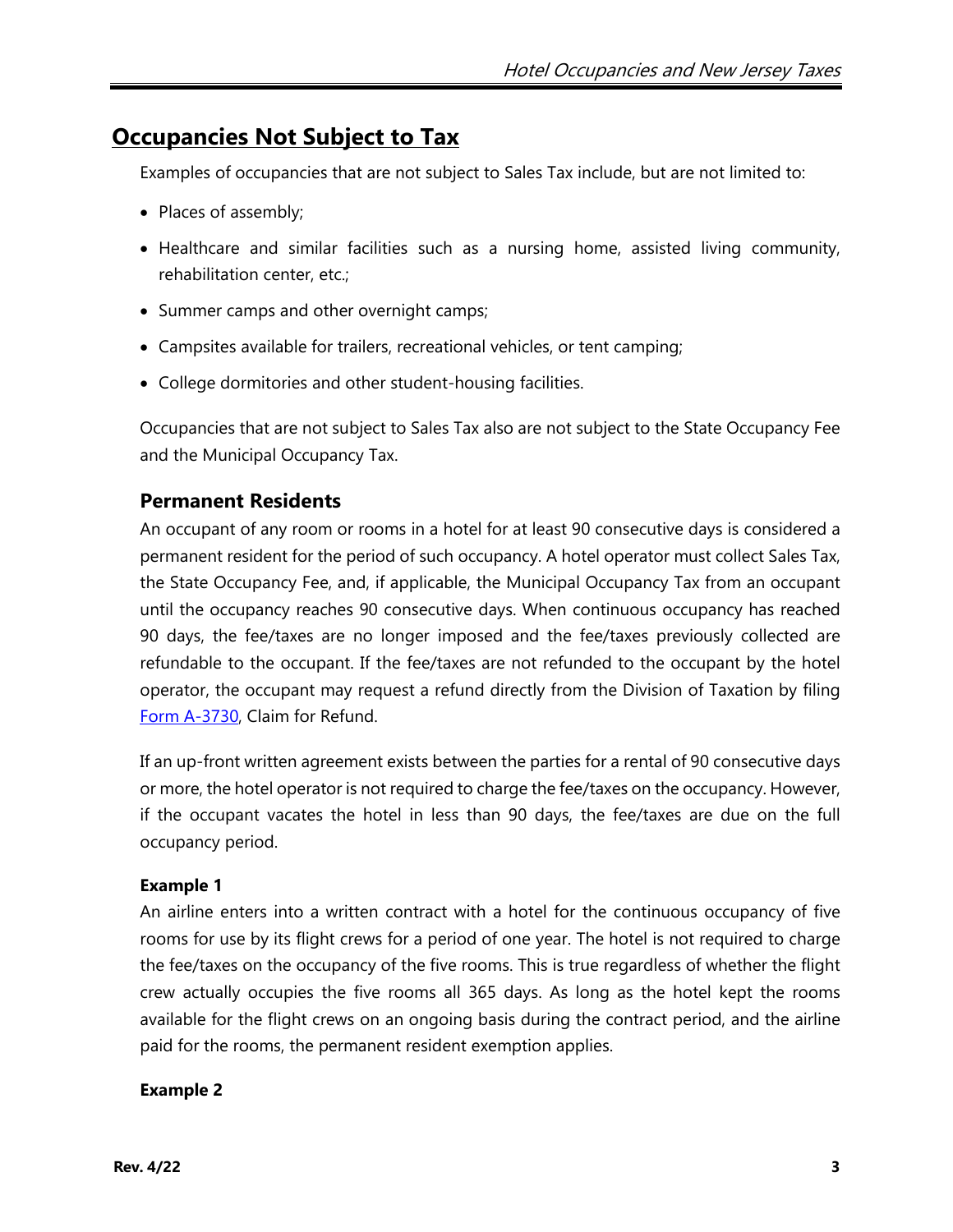A corporation reserves and pays a hotel for a room four times during the year for use by its out-of-State employees. Because the corporation has not entered into a written agreement for continuous occupancy, the fee/taxes are due on the charges for the occupancy. The corporation's employees occupy rooms at the hotel for a total of 100 days. Although the corporation paid for over 90 days of hotel occupancy throughout the year, the corporation is not eligible for a refund. The 90-day time period cannot be established by aggregating the total number of days that the corporation has reserved and paid for occupancies. The corporation can only qualify for a refund of the fee/taxes for any stay that was for a continuous period of 90 days or more.

#### **Example 3**

A couple stays at a motel with no written agreement as to the duration of the stay. Once the occupancy reaches 90 days, the motel ceases to charge the fee/taxes and the couple may apply to the motel or to the Division for a refund of the fee/taxes paid on the first 90 days.

#### **Exempt Organizations**

Exempt organizations registered with the New Jersey Division of Taxation that provide an Exempt Organization Certificate (Form ST-5) to a hotel and pay with the organization's funds are exempt from paying Sales Tax on occupancy charges. However, they must still pay the State Occupancy Fee and, if applicable, the Municipal Occupancy Tax.

If an exempt organization provides Form ST-5 to a hotel and pays the occupancy charges from an individual's account, the purchase is subject to Sales Tax, the State Occupancy Fee, and, if applicable, the Municipal Occupancy Tax. This is true regardless of the method of payment (personal check, credit card, cash, etc.) and regardless of the organization's intent to subsequently reimburse the individual.

#### **Government Agencies**

Any New Jersey State agency, political subdivision of the State of New Jersey, federal agency, the United Nations, or any other international organization of which the United States is a member is exempt from paying Sales Tax, the State Occupancy Fee, and, if applicable, the Municipal Occupancy Tax on otherwise taxable occupancies. An exempt organization certificate or number is not required for a government agency to make tax-exempt purchases or secure tax-exempt lodging in this State.

In transactions with government agencies, the acceptable proof of exemption is a copy of a government purchase order, official contract, or order on official government letterhead signed by a qualified officer. Payment must be made by the agency's check or voucher for the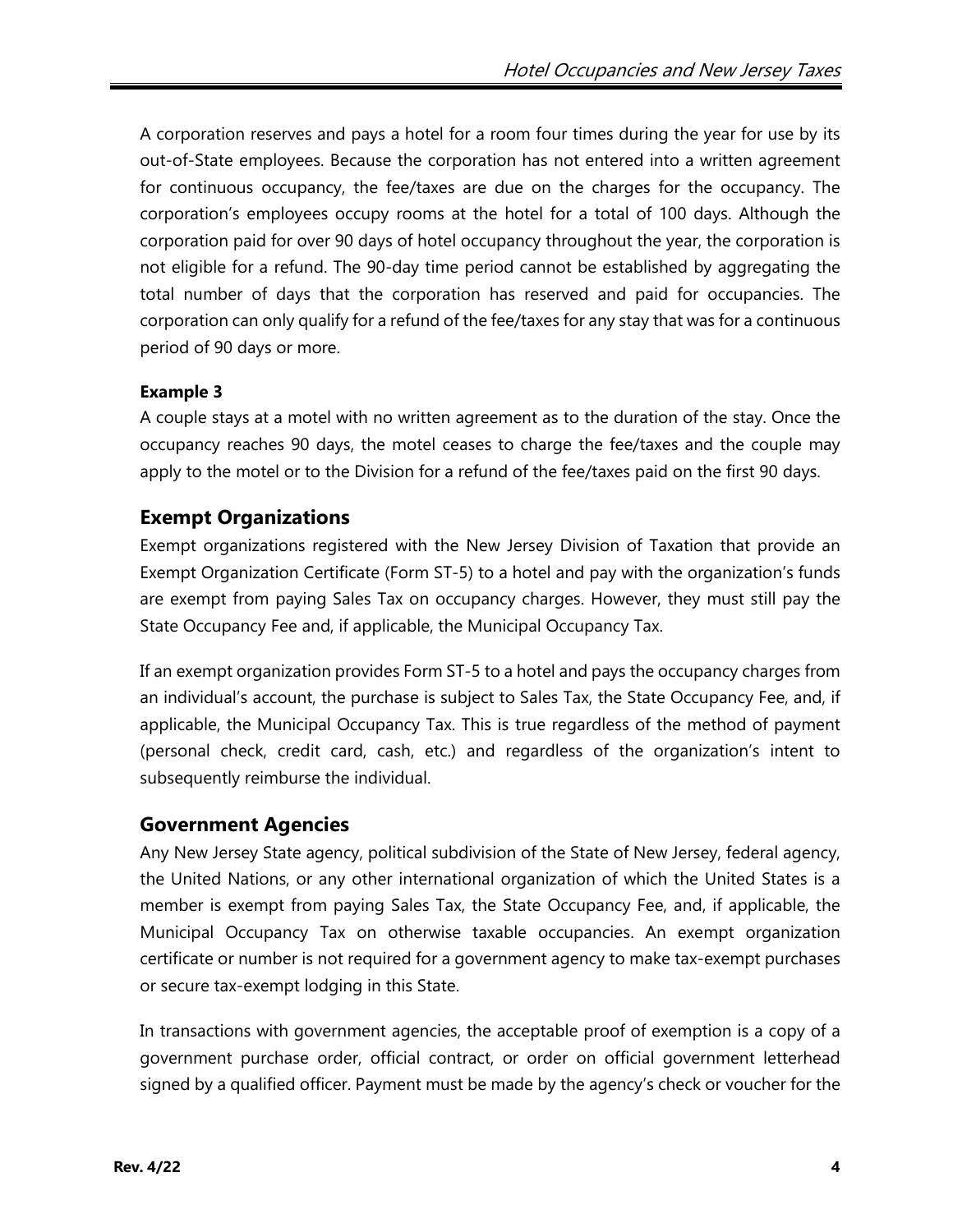exemption to apply. If payment is made from an individual's account, the purchase is subject to Sales Tax, the State Occupancy Fee, and, if applicable, the Municipal Occupancy Tax regardless of the method of payment (personal check, credit card, cash, etc.) and irrespective of the agency's intent to subsequently reimburse the individual.

Federal employees are exempt from New Jersey Sales Tax, the State Occupancy Fee, and, if applicable, the Municipal Occupancy Tax if payment is made by a GSA SmartPay 2 credit card having a 0, 6, 7, 8, or 9 as the sixth digit of the account number (credit card charged to and paid directly by the federal government). If payment is made with a GSA SmartPay card having a 1, 2, 3, or 4 as the sixth digit, the federal government exemption does not apply because the card is billed to and paid for by the employee.

In addition, certain exemptions are granted to qualified foreign diplomatic and consular personnel who reside in the United States. For information concerning the exemptions, see Diplomat/Consular [Sales Tax Exemptions.](http://www.state.nj.us/treasury/taxation/pdf/pubs/tb/tb53.pdf)

## **Common Hotel Fees**

**Early Departure Fees** are not subject to Sales Tax if they are similar to cancellation fees. If a sale is cancelled (e.g., the occupant checks out early), there is no taxable transaction and the early departure fee is not subject to Sales Tax. However, if the hotel charges the agreed room rate for the remaining time, even though the occupant checked out early and did not actually use the room during that time, this charge constitutes rent for the occupancy (i.e., the right to use or possess) of a hotel room and is taxable.

**Late Checkout Fees** are subject to Sales Tax. This fee constitutes an additional charge for the occupancy (i.e., the right to use or possess) of a hotel room and is taxable.

**Cancellation Fees** are not subject to Sales Tax. If a sale is cancelled, there is no taxable transaction and the cancellation fee is not subject to Sales Tax.

**Forfeited Deposits** are not subject to Sales Tax. A deposit is considered to be a payment against a future sale; Sales Tax is not due on a deposit until the actual occupancy that the deposit applies to occurs. If a sale is cancelled, there is no taxable transaction, and the deposit is not subject to Sales Tax.

**Reward Points** are considered consumer incentives/promotions, and Sales Tax is calculated depending on how the discount is given. Generally, if a room rate is offered at a discounted price and a third party will reimburse the hotel, then Sales Tax is based on the full room rate.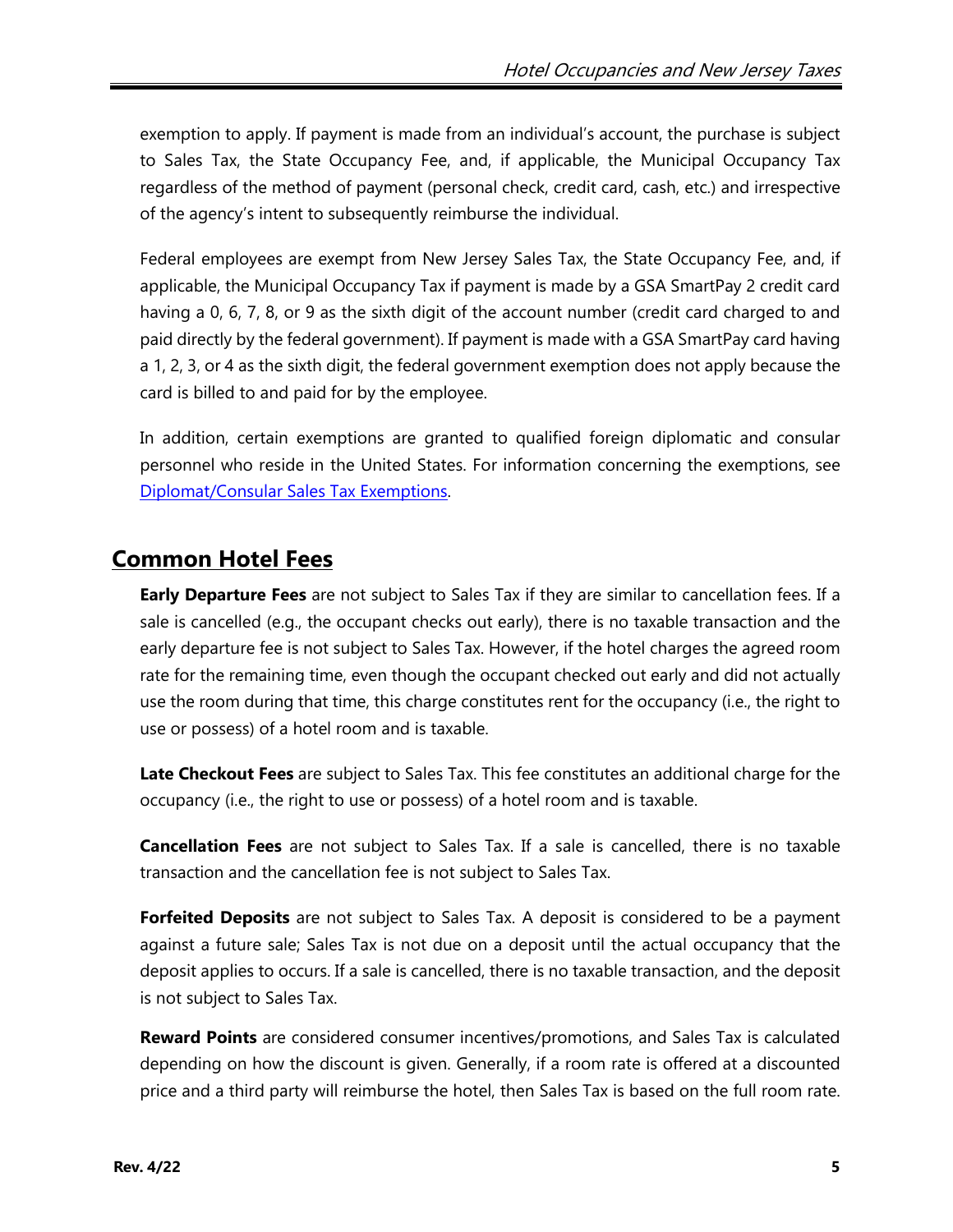If the hotel offers a discount on the room rate but will not be reimbursed, then tax on the room rate is based on the discounted price. If the hotel offers a free night's stay with no reimbursement by a third party, Sales Tax should not be charged on the free night. If a hotel offers two nights for the price of one, Sales Tax is based on the cost of one night.

**Resort Fees** may be optional or mandatory and may include different components. If the Resort Fee is mandatory (the occupant cannot opt out of paying the Resort Fee), the fee is considered part of the sales price of the occupancy and is taxed accordingly. If the Resort Fee is an optional charge, the fee is not subject to tax so long as each component of the Resort Fee is not subject to tax. For example, if the optional Resort Fee represents charges that aren't subject to tax, such as daily access to the fitness center or the pool, daily newspaper delivery, and Wi-Fi access, the charge for the fee is not taxable since each component of the Resort Fee is not subject to tax. However, if the optional Resort Fee includes a taxable charge or charges, such as parking at the facility, the charge for the entire fee is taxable.

### **Miscellaneous Hotel Fees**

The following is a list of optional miscellaneous fees that a hotel may charge, with an indication of whether the item is taxable (T) or exempt (E) from Sales Tax:

| Laundering/dry cleaning of clothingE |  |
|--------------------------------------|--|
|                                      |  |
|                                      |  |
|                                      |  |
|                                      |  |
|                                      |  |

### **Parking Charges**

New Jersey imposes Sales Tax on the receipts from parking, storing, or garaging a motor vehicle, excluding charges for the following: residential parking; employee parking when provided by an employer or at a facility owned or operated by the employer; municipal parking, storing, or garaging; and such receipts subject to tax pursuant to any other law or ordinance. Hotel parking is taxable unless a valid exemption exists (e.g., residential parking, an exempt organization, or a government agency). For more information on parking charges, see publication [Parking, Storing, Garaging Motor Vehicles & New Jersey Sales Tax](http://www.state.nj.us/treasury/taxation/pdf/pubs/sales/anj23.pdf)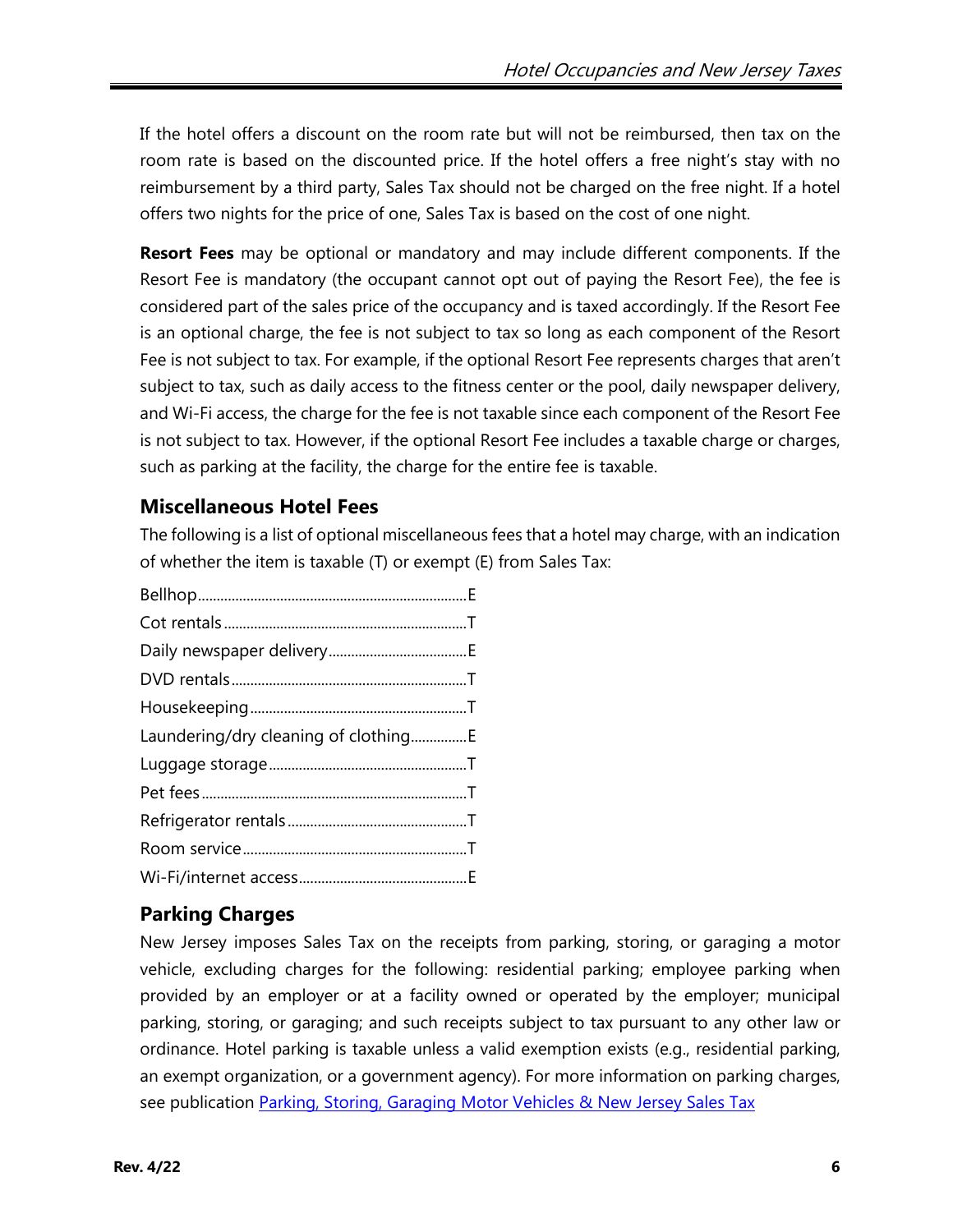### **Rooms for Assembly**

Sales Tax does not apply to the rental of rooms for the purpose of assembly. Conference rooms, reception halls, and hospitality suites with no bedrooms are deemed rooms for assembly. Sales Tax, the State Occupancy Fee, and, if applicable, the Municipal Occupancy Tax are imposed on charges for the occupancy of hotel rooms and suites (with bedrooms) even when occupants intend only to use the room(s) for the purposes of assembly (e.g., business meetings, event preparation).

### **Catering Services**

Charges for catering services are subject to Sales Tax.

### **Breakfast Included Occupancies**

A facility may provide occupants with breakfast, whether continental or full-service, as part of the amount charged for the occupancy. The rent for an occupancy in such facilities includes breakfast, just as it also may include free parking, use of fitness facilities, afternoon snacks, and various other amenities, all of which are provided by the facility as part of the occupancy.

The total amount charged to the occupant is subject to Sales Tax. The law specifies that the State Occupancy Fee, and, if applicable, the Municipal Occupancy Tax are based on the same amount charged for an occupancy that is subject to Sales Tax. Therefore, for "breakfast included" occupancies, the total amount charged to the occupant also is subject to the State Occupancy Fee, and, if applicable, the Municipal Occupancy Tax.

# **Atlantic City**

### **Luxury Tax**

Charges for rentals of rooms, apartments, or other facilities in hotels, motels, bed and breakfasts, rooming and boarding houses, or similar establishments for less than one year are subject to a 9% Atlantic City Luxury Tax. If the rental is for less than 90 days, Sales Tax at the rate of 3.625% also is imposed. The charges for the Atlantic City Luxury Tax and New Jersey Sales Tax **must be separately stated on the invoice**, or the entire bill is subject to Sales Tax.

### **State Occupancy Fee**

A fee of 1% is imposed on charges for occupancies in Atlantic City.

### **Tourism Promotion Fee**

A fee of either \$1 or \$2 per day is charged for each room rental in a hotel, motel, inn, rooming house, etc., located in Atlantic City. This fee applies to each room either occupied or possessed by guests, other than as a place of assembly, and also is due on complimentary occupancies. The fee of \$2 per day applies to each occupied room in a casino hotel. The fee of \$1 per day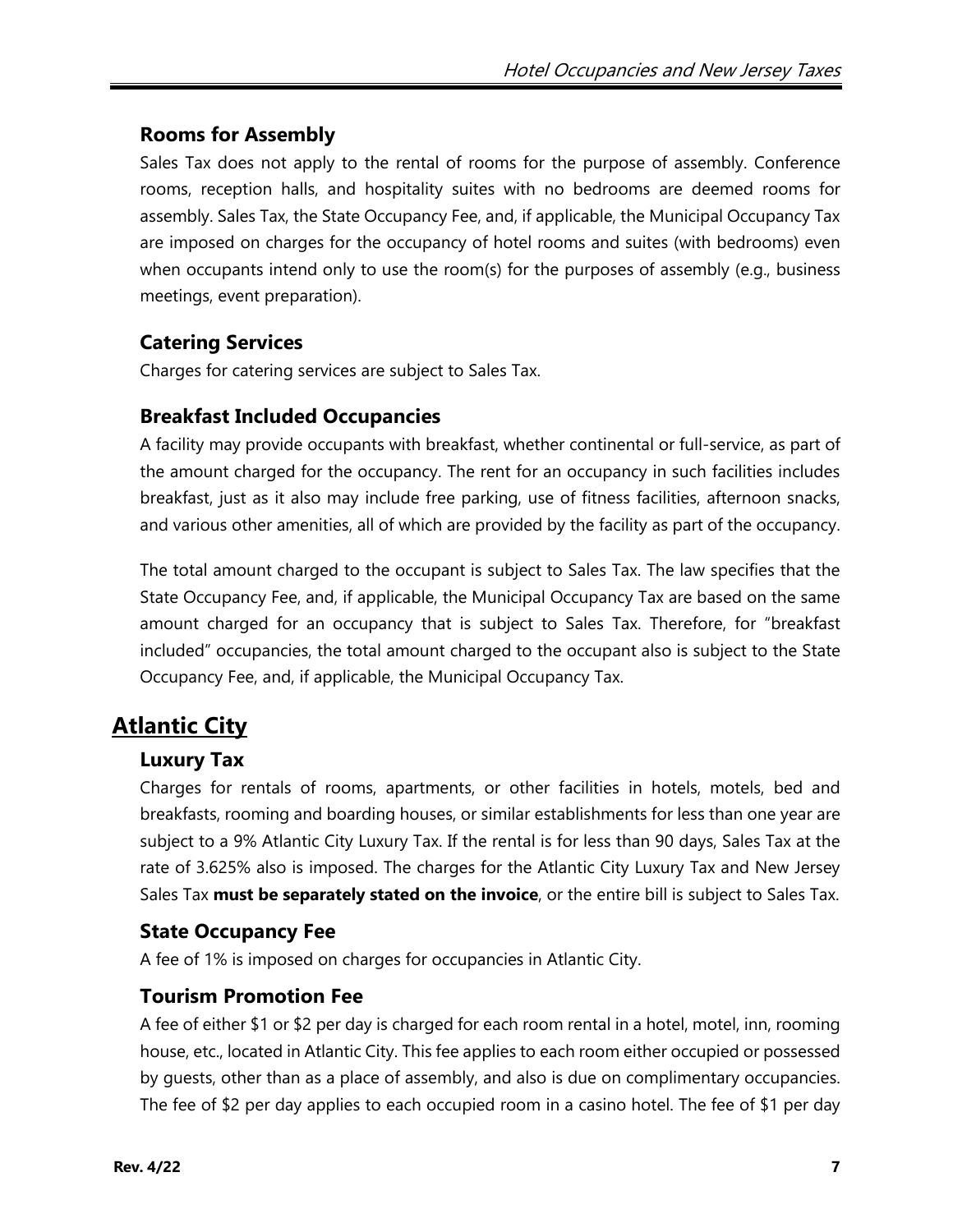applies to each occupied room in all other facilities. This fee is imposed on the facility and is thus included in the sales price for both Sales Tax and Luxury Tax purposes if billed to the occupant, regardless of whether or not it is separately stated.

#### **Casino Hotel Room Occupancy Surcharge**

Effective March 1, 2022, a \$2 per day surcharge is imposed on each occupied room, other than rooms used as a place of assembly, in a casino hotel located in Atlantic City. The surcharge is also due with respect to "complimentary" occupancies. The surcharge is imposed on the casino hotel and is thus included in the sales price for both Sales Tax and Luxury Tax purposes if billed to the customer, regardless of whether or not it is separately stated.

#### **Casino Room Fee**

A fee of \$3 per day is charged on each hotel room in a casino hotel occupied by a guest, whether for consideration or as a complimentary item. This is in addition to any other taxes and/or fees imposed on such occupancies. This fee is imposed on the facility and is therefore included in the sales price for both Sales Tax and Luxury Tax purposes if billed to the customer, regardless of whether or not it is separately stated.

### **Parking Fee**

A minimum charge of \$3 per day is imposed for the use of a parking space for parking, garaging, or storing motor vehicles on property owned or leased by a casino hotel in Atlantic City. For more information, see [Atlantic City Casino Parking Fees](http://www.state.nj.us/treasury/taxation/pdf/pubs/tb/tb22r.pdf).

See Atlantic City: Luxury [Tax, New Jersey Sales Tax & Other Fees,](http://www.state.nj.us/treasury/taxation/pdf/pubs/sales/anj17.pdf) for further information.

# **Wildwoods, Cape May County**

In addition to the 6.625% New Jersey Sales Tax that is imposed on all occupancies of a room or rooms in a hotel in the State, rooms in the Wildwoods (Wildwood, Wildwood Crest, and North Wildwood) are subject to a 2% [Cape May County](http://www.state.nj.us/treasury/taxation/pdf/pubs/tb/tb23.pdf) Tourism Sales Tax, a 1.85% Cape May County [Tourism Assessment,](http://www.state.nj.us/treasury/taxation/cmtourism.shtml) and the State Occupancy Fee of 3.15%, bringing the total taxes and fees to 13.625%.

### **Meadowlands Regional Hotel Use Assessment**

Charges for occupancies of hotels located in the Meadowlands District, including hotels located on State-owned land, as well as hotels located anywhere within designated municipalities, even if they fall outside of the Meadowlands District, also are subject to a Meadowlands Regional Hotel Use Assessment of 3%. The assessment is imposed on room rentals that are currently subject to the New Jersey Sales Tax and is in addition to the Sales